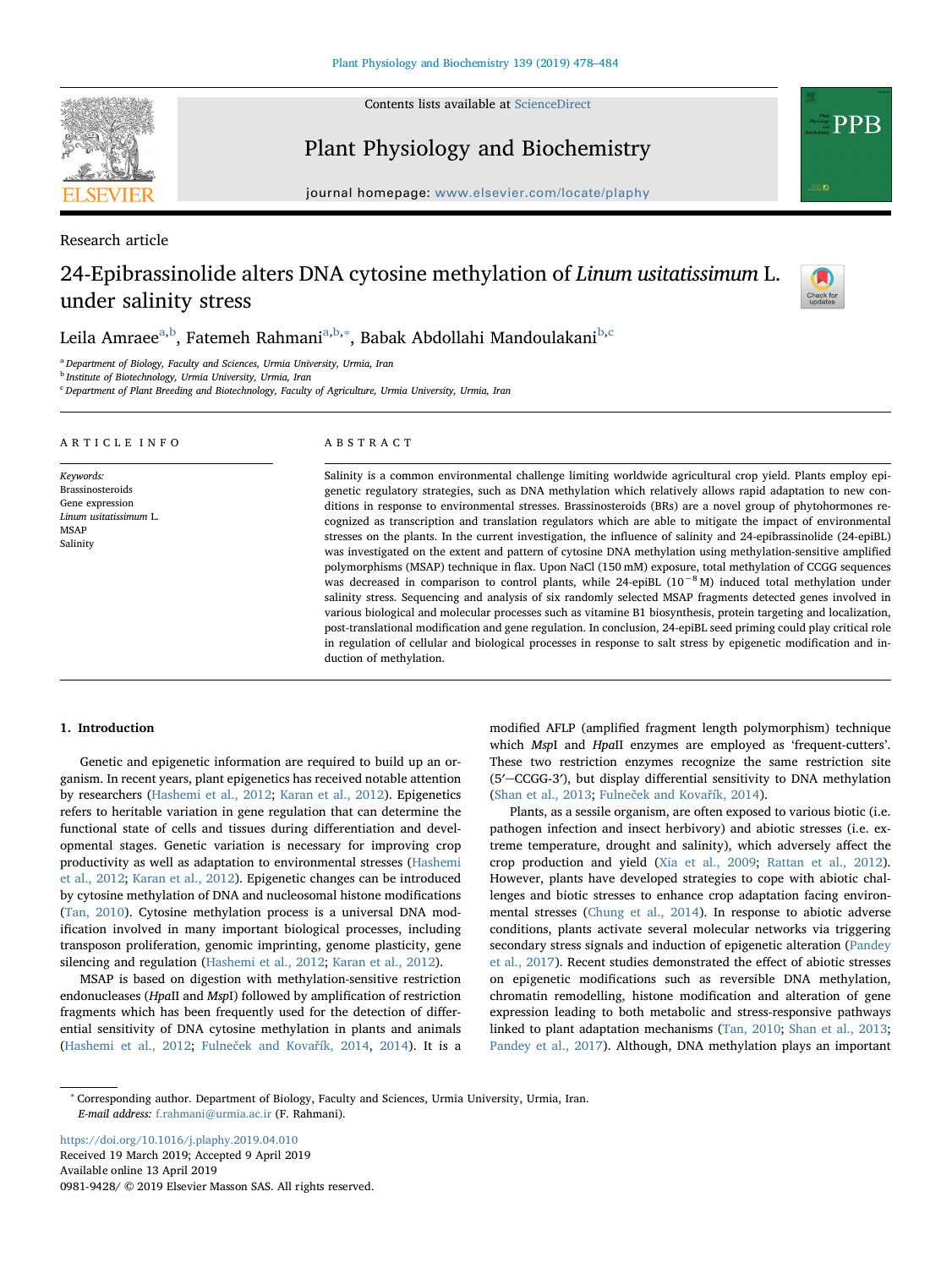role to enhance the crop adaptation against stresses, but there is a little information about the role of methylation alteration and its association with gene expression in response to stress ([Tan, 2010\)](#page-5-2).

Salinity is considered as one of the important environmental challenges in the world limiting plant growth and productivity [\(El-](#page-5-8)[Bassiouny and Sadak, 2015\)](#page-5-8). NaCl is the major salt causing salinization with two primary effects on plants (osmotic and ionic) impacting the physiology both at the cellular as well as whole plant [\(Sh, 2014](#page-5-9); [Ahmad](#page-5-10) [et al., 2016](#page-5-10)). Imposition of salinty induces the stress signals in plants which ultimately alters the expression of transcription factor genes ([Pandey et al., 2017\)](#page-5-7).

Brassinosteroids (BRs), known as sixth class of phytohormones, have been associated with a wide range of plant physiological and molecular responses [\(Hu et al., 2016;](#page-5-11) [Wani et al., 2017](#page-6-1)). Exogenous application of BRs elevates tolerance of plants confronting stresses including drought, salinity and heat ([Todorova et al., 2016;](#page-6-2) [Tiwari et al.,](#page-5-12) [2017\)](#page-5-12). BRs are considered ubiquitous in plant kingdom and recognized as regulators of transcription and translation, thereby improving the level of total proteins and enzymes ([El-Mashad and Mohamed, 2012](#page-5-13); [Vardhini and Anjum, 2015](#page-6-3)) and conferring resistance against biotic and abiotic stresses [\(El-Mashad and Mohamed, 2012\)](#page-5-13).

Flax (Linum usitatissimum L.), one of over 270 species within the family Linaceae, is commercially cultivated as a multipurpose crop due to high amount of protein, linolenic-rich oil, lignans and fiber over the world [\(Yu et al., 2014\)](#page-6-4). Flax oil is one of the richest sources of essential fatty acids, omega-3 fatty acid (α-linolenic) and omega-6 fatty acid (linoleic) ([Sh, 2014](#page-5-9)). The increasing demand for production of flax has led researchers' interest to investigate physiology and molecular biology of this important industrial crop in response to salinity [\(Yu](#page-6-4) [et al., 2014](#page-6-4)).

To the best of our knowledge based on literature review, no research has been conducted on the epigenetic role of BRs in plants under salinity stress so far. In this study, the extent and pattern of cytosine DNA methylation was investigated under salinity exposure and 24-epiBL seed priming using MSAP technique in flax.

#### 2. Materials and methods

#### 2.1. Plant materials and stress treatment

The seeds of L. usitatissimum cultivar, TN-97-106 (Var. humil, Meshgin Shahr, Ardabil) were obtained from Agricultural Research Center of West Azerbaijan Province, Urmia, Iran. Based on initial screening, TN-97-106 was identified as a salt tolerant cultivar (data not show). This cultivar had been identified as a cold tolerant variety as well ([Ghoreishi et al., 2017\)](#page-5-14). The experiment was designed in a growth chamber at Biotechnology Institute of Urmia University. The growth chamber was set at 250 µmol m<sup>-2</sup> S<sup>-1</sup> light intensity, photoperiod of 16-h light and 8-h darkness and temperature of 23  $\pm$  1 °C with 80–90% relative humidity. The surface of the seeds was sterilized in 75% ethanol for 2 min and 5% sodium hypochlorite for 5–10 min, and washed with sterile distilled water 4–6 times. Seeds were soaked either in aqueous solution of 24-epiBL ( $10^{-8}$  M) (Sigma Alderich) or distilled water for 8 h. The effective concentration of 24-epiBL was selected based on previous reportes [\(Rattan et al., 2012](#page-5-5); [Sharma et al., 2013](#page-5-15); [Derevyanchuk et al., 2014](#page-5-16)). After germination in Petri dish, seedlings were cultivated in 15 cm  $\times$  15 cm pots in peat moss and perlite 3-1 (v/ v). After three weeks, flax plants were divided into four groups and subjected to two salinity levels for 21 days: 1- watered with NaCl (0 mM) as control groups, 2- watered with NaCl (150 mM), 3- seed primed with 24-epiBL ( $10^{-8}$  M) and watered with NaCl (0 mM), 4- seed primed with 24-epiBL ( $10^{-8}$  M) and watered with NaCl (150 mM). At the end of treatment, electrical conductivity (EC) of 1.0 and 17 (dS m<sup>-1</sup>) was calculated for drainage water of pots treated with NaCl (0 mM) and NaCl (150 mM), respectively. At the end of the experiment, shoots were collected and frozen in liquid nitrogen and transferred to

<span id="page-1-0"></span>

|  |  | $\begin{tabular}{c c c c} C & S & BL & S+BL \\ \hline \textit{Hpall} & \textit{MspI} & \textit{Hpall} & \textit{MspI} & \textit{Hpall} & \textit{MspI} \\ \end{tabular}$ |  |  |
|--|--|--------------------------------------------------------------------------------------------------------------------------------------------------------------------------|--|--|
|  |  |                                                                                                                                                                          |  |  |
|  |  |                                                                                                                                                                          |  |  |
|  |  |                                                                                                                                                                          |  |  |
|  |  |                                                                                                                                                                          |  |  |
|  |  |                                                                                                                                                                          |  |  |
|  |  |                                                                                                                                                                          |  |  |
|  |  |                                                                                                                                                                          |  |  |
|  |  |                                                                                                                                                                          |  |  |
|  |  |                                                                                                                                                                          |  |  |
|  |  |                                                                                                                                                                          |  |  |
|  |  |                                                                                                                                                                          |  |  |
|  |  |                                                                                                                                                                          |  |  |
|  |  |                                                                                                                                                                          |  |  |
|  |  |                                                                                                                                                                          |  |  |
|  |  |                                                                                                                                                                          |  |  |
|  |  |                                                                                                                                                                          |  |  |
|  |  |                                                                                                                                                                          |  |  |
|  |  |                                                                                                                                                                          |  |  |
|  |  |                                                                                                                                                                          |  |  |
|  |  |                                                                                                                                                                          |  |  |
|  |  |                                                                                                                                                                          |  |  |
|  |  |                                                                                                                                                                          |  |  |
|  |  |                                                                                                                                                                          |  |  |
|  |  |                                                                                                                                                                          |  |  |
|  |  |                                                                                                                                                                          |  |  |
|  |  |                                                                                                                                                                          |  |  |
|  |  |                                                                                                                                                                          |  |  |
|  |  |                                                                                                                                                                          |  |  |
|  |  |                                                                                                                                                                          |  |  |
|  |  |                                                                                                                                                                          |  |  |
|  |  |                                                                                                                                                                          |  |  |
|  |  |                                                                                                                                                                          |  |  |

Fig. 1. MSAP patterns detected in Linum usitatissimum L. Control (C), NaCl (150 mM) (S), 24-epiBL ( $10^{-8}$  M) (BL) and NaCl (150 mM) + 24-epiBL  $(10^{-8}$  M) (S + BL).

−80 ° C until analyses.

#### 2.2. MSAP analysis

Total genomic DNA was extracted using the improved CTAB method. The MSAP analysis was performed ([Baurens et al., 2008](#page-5-17)) with minor modifications using a pair of methylation-sensitive restriction enzymes, MspI and HpaII in combination with EcoRI. The adapter, pre amplification, and selective amplification primers were listed (Supplementary Table S1). Pre-amplified PCR products were resolved on 1% agarose (Supplementary Fig. S1) and the selective PCR products separated on 6% sequencing gels [\(Fig. 1\)](#page-1-0) followed by visualization via ethidium bromide staining. The MSAP patterns for displaying the DNA fragments, resulting from the digestions with the MspI and HpaII restriction enzymes, were divided into the following four types: type I represented the presence of bands in both enzyme combinations EcoRI/ HpaII and EcoRI/MspI; type II displayed bands only in EcoRI/HpaII digestion but not in the EcoRI/MspI, indicating a hemi-methylation profile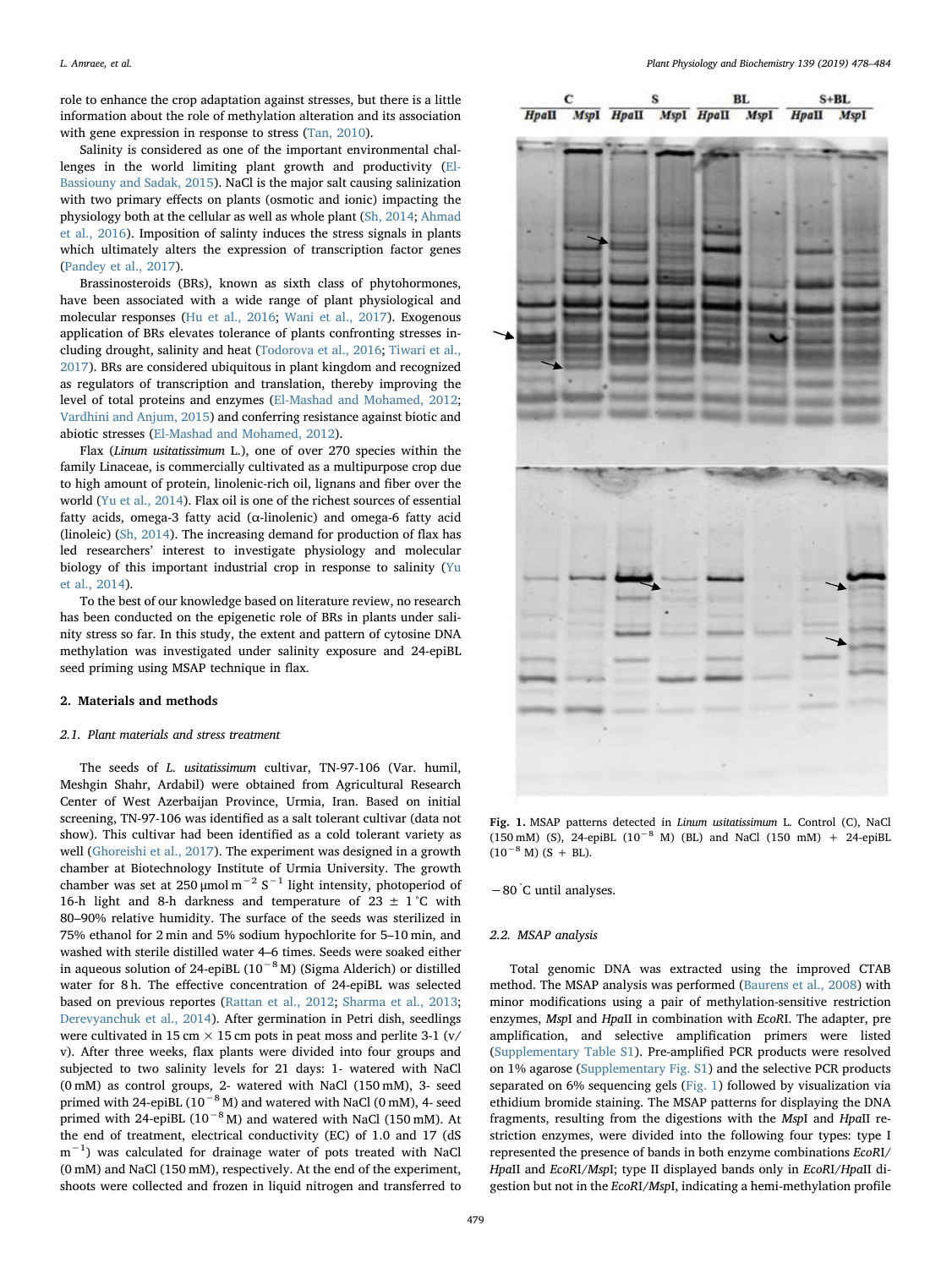#### <span id="page-2-0"></span>Table 1

MSAP-based cytosine methylation levels in Linum usitatissimum L. under different treatments Control (C), NaCl (150 mM) (S), 24-epiBL ( $10^{-8}$  M) (BL) and NaCl (150 mM) + 24-epiBL ( $10^{-8}$  M) (S + BL).

| MSAP band type                          | C     | S     | BI.   | $S + BI$ |
|-----------------------------------------|-------|-------|-------|----------|
|                                         | 107   | 124   | 95    | 102      |
| Н                                       | 51    | 44    | 36    | 57       |
| Ш                                       | 57    | 32    | 46    | 28       |
| IV                                      | 53    | 68    | 91    | 81       |
| Total sites                             | 268   | 268   | 268   | 268      |
| Total amplified bands                   | 215   | 200   | 177   | 187      |
| Total methylated bands                  | 161   | 144   | 173   | 166      |
| $^a$ MSAP $(%)$                         | 60.07 | 53.73 | 64.55 | 61.94    |
| Fully methylated bands                  | 110   | 100   | 137   | 109      |
| $\frac{b}{c}$ Fully methylated ratio(%) | 41.04 | 37.13 | 51.11 | 40.67    |
| ${}^{\rm c}$ Hemi-methylated ratio(%)   | 19.02 | 16.41 | 13.43 | 21.26    |
| $d$ Non-methylated ratio(%)             | 39.92 | 46.26 | 35.44 | 38.05    |
|                                         |       |       |       |          |

<span id="page-2-1"></span><sup>a</sup> MSAP (%) =  $[(II + III + IV)/(I + II + III + IV)] \times 100$ .

<span id="page-2-2"></span><sup>b</sup> Fully methylated ratio (%) = [(III + IV)/(I + II + III + IV)] × 100.

<span id="page-2-3"></span><sup>c</sup> Hemi-methylated ratio (%) =  $[(II)/(I + II + III + IV)] \times 100$ .

<span id="page-2-4"></span><sup>d</sup> Non-methylated ratio (%) = [(I)/(I + II + III + IV)] × 100.

of the external cytosine ( $H^{Me}$  CCGG); type III generated bands in *EcoRI*/ MspI digestion but not in the EcoRI/HpaII, showing a complete methylation profile or hemi-methylation of the internal cytosine (C Me  $CGG/C$   $^{HMe}$  CGG); and type IV revealed the absent bands in both enzyme combinations, demonstrating complete methylation of the external cytosine (MeCCGG), complete methylation of both cytosines (<sup>Me</sup>C<sup>Me</sup>CGG), hemi-methylation of both cytosines (<sup>HMe</sup>C<sup>HMe</sup>CGG) or polymorphism at the restriction site ([Karan et al., 2012](#page-5-1); [Shan et al.,](#page-5-4) [2013;](#page-5-4) [Monja-Mio et al., 2018](#page-5-18)). The hemi methylated state of DNA is due to methylation of one DNA strand but not its complementary strand. Percentage of polymorphic MSAP bands was calculated using the following formula ([Table 1](#page-2-0)):

MSAP (%) =  $[(II + III + IV)/(I + II + III + IV)] \times 100$ 

# 2.3. Isolation and characterization of amplified fragments

DNA bands showing appropriate polymorphism were excised from agarose gel using Gel and PCR purification mini kit (Favorgen, Taiwan). Eluted bands were sequenced (Macrogene, South Korea) and analyzed by BLAST tool ([www.ncbi.nlm.nih.gov](http://www.ncbi.nlm.nih.gov/)). The gene structure prediction was performed by FGENESH [\(www.softberry.com\)](http://www.softberry.com).

### 2.4. Real-time PCR analysis

Total RNA was isolated from shoots of flax plants using CTAB method with little modification ([Gambino et al., 2008\)](#page-5-19). The integrity and quantity of RNA were determined using 1% agarose gel electrophoresis and spectrophotometer, respectively. The cDNAs were synthesized using RevertAid™First Strand cDNA Synthesis Kit (Fermentas, Germany) according to the manufacturer's instructions. Negative control reactions including no reverse transcriptase (-RT) and no template control (NTC) were considered during cDNA synthesis to assess genomic DNA and reagent contamination, respectively. Specific primers were designed using FastPCR 4.0 and Gen runner 3.05 software (Supplementary Table S2). Real time PCRs were performed in a volume of 12.5 μl in Rotor-Gene Q (QIAGEN, USA) using Maxima SYBER Green/Fluorescein qPCR Master Mix (Fermentas, Germany) according to the manufacturer's recommendations. Temperature conditions were as follows; holding for 10 min at 95 °C, followed by 40 cycles of 95 °C for 15 s, 58–60 °C for 30 s and 72 °C for 40 s. The experiment was carried out in three biological replicates (each contains two samples) and three technical repeats. The specificity of the amplicons was verified by melting curve analysis performed from 45 °C to 95 °C with rising by

0.5 °C each step and 1.8% agarose gel electrophoresis. ELF $\alpha$  gene was used as a reference gene. Data was analyzed by relative calculation of gene expression using the  $2^{-\Delta\Delta ct}$  approach.

#### 2.5. Statistical analysis

The experimental design was based on completely randomized factorial. Data was subjected to analysis of variance using SAS 9.2 software. The mean separations were carried out by Duncan's multiple range tests with the same software. Significance was determined at  $P \leq 0.01$  level and the results were expressed as mean values and standard error (SE) of the means.

# 3. Results

#### 3.1. Methylation analysis

The MSAP pattern of flax genomic DNA was performed using 16 primer combinations under four different conditions: 1- Control, 2-NaCl (150 mM), 3- 24-epiBL ( $10^{-8}$  M) and 4-NaCl (150 mM) +24-epiBL (10−<sup>8</sup> M) (Supplementary Table S1). Based on the presence or absence of bands ([Fig. 1](#page-1-0)), 215 (control) and 200 (salinity) fragments were detected. The 24-epiBL and NaCl+24-epiBL treatments produced 177 and 187 clear and reproducible DNA bands, respectively ([Table 1\)](#page-2-0). Under control condition, total methylation of CCGG sequences was detected 60.07% while 64.55% of total methylation observed in 24-epiBLtreated plants. The lowest percentage of total methylation of CCGG sequences was obtained under NaCl treatment (53.73%) which raised to 61.94% in NaCl+24-epiBL-treated plants [\(Table 1\)](#page-2-0). The fully methylated loci were always more than the hemi-methylated loci. Salt stress reduced the number of fully methylated bands while 24-epiBL increased it under salinity stress. The maximum number of fully methylated bands was observed in 24-epiBL treated plants [\(Table 1\)](#page-2-0).

#### 3.2. Analysis of differentially methylated DNA sequences

All possible banding patterns between control and salinity stress and between salinity and salinity  $+24$ -epiBL were compared to identify alterations in cytosine methylation patterns. The differential banding pattern was considered to analyze the methylation and demethylation status of 5′-CCGG-3′ sites ([Table 2](#page-3-0)). The pattern A-D represented monomorphic class in which methylation pattern was similar under different treatments. The patterns E–J indicated cytosine demethylation patterns whereas possible cytosine methylation events induced by salt stress (comparing the control group with salinity) or 24-epiBL (comparing the salinity group with salinity+24-epiBL) were represented by the K-P patterns. Around 54.85% and 53.73% of the CCGG sites remained unchanged under salinity and 24-epiBL, respectively [\(Table 2](#page-3-0)). The percentage of demethylated bands was 23.13% under salt stress which decreased to 21.64% by 24-epiBL seed priming application. On the other hand, 24-epiBL increased the percentage of methylated bands from 22.01% to 24.62% [\(Table 2\)](#page-3-0).

#### 3.3. Analysis of polymorphic fragment sequences

The generated polymorphic fragments representing methylation/ demethylation events were 121 for salinity and 124 for 24-epiBL ([Table 2](#page-3-0)). The size of polymorphic DNA fragments ranged from 130 to 350 bp. Out of the 10 randomly sequenced fragments, six was found to be either within the gene body or within the 1 Kb upstream/downstream regions of protein coding regions. The fragments were distributed on the Linum chromosomes 2, 3, 7, 12, 13 and 15 [\(Table 3](#page-3-1)). The BLASTX analysis of sequenced fragments revealed three sequences which were homologous to the F-box/FBD/LRR-repeat protein At1g13570-like (F-box), thiamine biosynthetic bi-functional enzyme (TH1) and signal recognition particle receptor subunit alpha-like (SRα)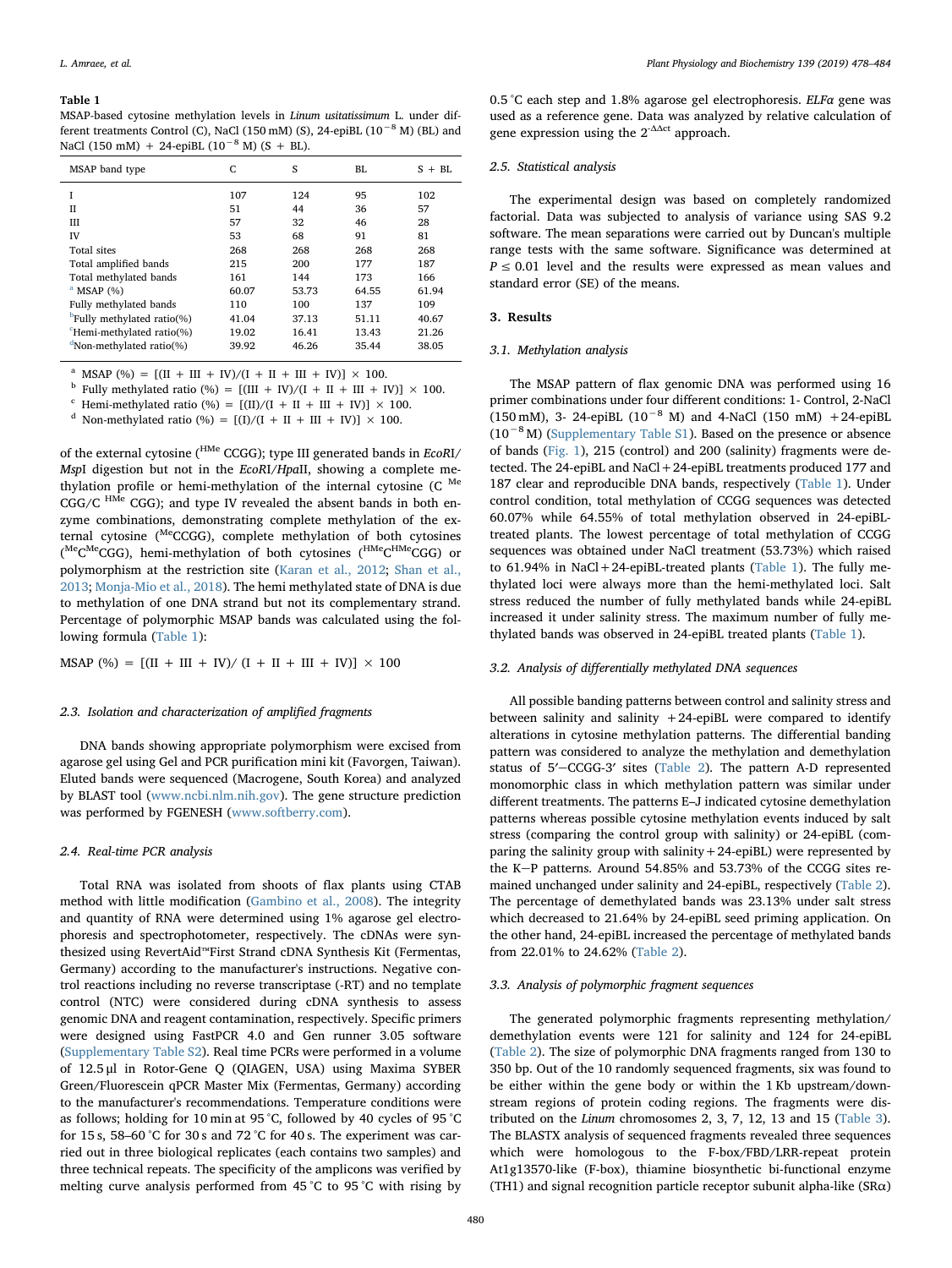#### <span id="page-3-0"></span>Table 2

Analysis of DNA methylation patterns under salinity with respect to control condition and salinity +24-epiBL with respect to salinity condition in Linum usitatissimum L. Control (C), NaCl (150 mM) (S), 24-epiBL (10<sup>-8</sup> M) (BL) and NaCl (150 mM) + 24-epiBL (10<sup>-8</sup> M) (S + BL).

|                        |         |              |              | <b>Banding Pattern</b> |      |              |                  |              |              |              |                  |                 |
|------------------------|---------|--------------|--------------|------------------------|------|--------------|------------------|--------------|--------------|--------------|------------------|-----------------|
| Description of Pattern | Class   | ${\bf C}$    |              | S                      |      |              |                  | S            |              | $S + BL$     |                  |                 |
|                        |         | HpaII        | MspI         | HpaII                  | MspI |              | Number of bands  | Hpall        | MspI         | HpaII        | MspI             | Number of bands |
| No change              | A       | 1            | 1            | $\mathbf{1}$           |      | $\mathbf{1}$ | 61               | $\mathbf{1}$ | $\mathbf{1}$ | $\mathbf{1}$ | 1                | 54              |
|                        | B       | 1            | $\mathbf{0}$ | $\mathbf{1}$           |      | $\mathbf{0}$ | 13               | 1            | $\mathbf{0}$ | 1            | $\mathbf{0}$     | 11              |
|                        | C       | $\mathbf{0}$ | 1            | 0                      |      | 1            | 14               | $\mathbf{0}$ | $\mathbf{1}$ | $\mathbf{0}$ | 1                | 9               |
|                        | D       | $\bf{0}$     | $\bf{0}$     | $\bf{0}$               |      | $\mathbf{0}$ | 59               | $\bf{0}$     | $\bf{0}$     | $\bf{0}$     | $\bf{0}$         | 70              |
|                        | Total   |              |              |                        |      |              | 147 (54.85%)     |              |              |              |                  | 144 (53.73%)    |
| Demethylation          | E       | $\mathbf{1}$ | $\bf{0}$     | $\mathbf{1}$           |      | $\mathbf{1}$ | 14               | $\mathbf{1}$ | $\bf{0}$     | $\mathbf{1}$ | $\mathbf{1}$     | 12              |
|                        | F       | $\bf{0}$     | 1            |                        |      |              | 20               | 0            | 1            | 1            | $\mathbf{1}$     | 2               |
|                        | G       | $\mathbf{0}$ | 0            |                        |      |              | 6                | $\mathbf{0}$ | $\mathbf{0}$ |              |                  | 22              |
|                        | H       | $\mathbf{0}$ |              |                        |      | $\Omega$     | 10               | $\mathbf{0}$ | $\mathbf{1}$ | 1            | 0                | 3               |
|                        |         | $\bf{0}$     | $\bf{0}$     | 1                      |      | 0            | 7                | 0            | $\bf{0}$     | 1            | 0                | 7               |
|                        | J       | $\mathbf{0}$ | $\mathbf{0}$ | $\bf{0}$               |      | $\mathbf{1}$ | 5                | $\mathbf{0}$ | $\mathbf{0}$ | $\bf{0}$     | $\mathbf{1}$     | 12              |
|                        | Total   |              |              |                        |      |              | 62 (23.13%)      |              |              |              |                  | 58 (21.64%)     |
| Methylation            | K       | $\mathbf{1}$ | $\mathbf{1}$ | $\mathbf{1}$           |      | $\mathbf{0}$ | 10               | $\mathbf{1}$ | $\mathbf{1}$ | $\mathbf{1}$ | $\boldsymbol{0}$ | 26              |
|                        | L       | 1            |              | 0                      |      |              | 9                |              |              | $\mathbf{0}$ |                  | 6               |
|                        | M       |              | 0            | 0                      |      |              | $\boldsymbol{2}$ |              | $\mathbf{0}$ | $\mathbf{0}$ |                  | $\mathbf{1}$    |
|                        | N       |              |              | $\mathbf{0}$           |      | $\Omega$     | 8                |              | $\mathbf{1}$ | $\mathbf{0}$ | $\mathbf{0}$     | 15              |
|                        | $\circ$ | 1            | $\mathbf{0}$ | 0                      |      | $\mathbf{0}$ | 17               | 1            | $\mathbf{0}$ | $\mathbf{0}$ | $\mathbf{0}$     | 11              |
|                        | P       | $\bf{0}$     | 1            | $\boldsymbol{0}$       |      | $\bf{0}$     | 13               | $\bf{0}$     | $\mathbf{1}$ | $\bf{0}$     | $\mathbf{0}$     | $\overline{7}$  |
|                        | Total   |              |              |                        |      |              | 59 (22.01%)      |              |              |              |                  | 66 (24.62%)     |

A score of 1 and 0 represents presence and absence of bands, respectively. Values in parentheses indicate percentage of bands in each pattern which was determined by dividing the number of bands in each pattern by total number of bands in all three patterns.

proteins located on chromosomes 3, 7 and 13, respectively.

#### 3.4. Expression analysis of polymorphic fragments

In total, three genes (F1, F3 and F5) ([Table 3](#page-3-1)) with methylation changes within the gene body (exon) were subjected to qRT-PCR analysis ([Fig. 2\)](#page-3-2). The F-box gene expression, methylated in salt treatedplants, was significantly upregulated (19 fold) by salinity stress, and decreased by 24-epiBL (33%) under NaCl treatment [\(Fig. 2](#page-3-2)). The expression level of TH1, demethylated in salt-treated plants, was significantly declined (98%) under salinity stress, while 24-epiBL enhanced its mRNA level (163 fold) under imposition of NaCl ([Fig. 2](#page-3-2)). The expression of SRα gene, methylated in NaCl treated plants, approximately remained constant under salt stress, whereas 24-epiBL significantly upregulated its transcript (14 fold) under saline condition ([Fig. 2\)](#page-3-2).

#### 4. Discussion

Overally, all stresses elicit complex molecular responses in plants, begin with perception of stress and initiation of signal transduction, which ultimately is manifested at cellular, physiological, and developmental levels [\(Lata et al., 2015](#page-5-20)). The plant genome is regulated via rearrangement and modification of DNA sequences through epigenetic

<span id="page-3-2"></span>

Fig. 2. Relative expression of TH1,  $SR\alpha$  and F-box genes in Linum usitatissimum L. Control (C), NaCl (150 mM) (S), 24-epiBL  $(10^{-8}$  M) (BL) and NaCl (150 mM) + 24-epiBL (10<sup>-8</sup> M) (S + BL). Means followed by the different letter are significantly different according to Duncan's multiple range test  $(P \le 0.01)$ .

strategies [\(Pandey et al., 2017\)](#page-5-7). In the last decade, modulating gene expression through epigenetic modification has been demonstrated in plant stress responses [\(Chinnusamy and Zhu, 2009;](#page-5-21) [Kumar, 2018](#page-5-22); [Miao](#page-5-23)

<span id="page-3-1"></span>Table 3

| List of selected MSAP polymorphic fragments and their location on flax genome. |  |
|--------------------------------------------------------------------------------|--|
|--------------------------------------------------------------------------------|--|

| Fragment       | Methylation status        | Description                                             | Accession      | E-value | Position  |
|----------------|---------------------------|---------------------------------------------------------|----------------|---------|-----------|
| F1             | Methylated <sup>a</sup>   | F-box/FBD/LRR-repeat protein At1g13570-like             | XP 021670892.1 | 1e-150  | exon      |
| F <sub>2</sub> | Demethylated <sup>b</sup> | GPN-loop GTPase 3                                       | OAY76832.1     | 3e-47   | 5'-UTR    |
| F3             | Demethylated <sup>a</sup> | thiamine biosynthetic bifunctional enzyme TH1           | XP 021658964.1 | 8e-56   | exon      |
| F4             | Demethylated <sup>b</sup> | zinc finger, CCHC-type                                  | PWA89720.1     | 1e-93   | $3'$ -UTR |
| F <sub>5</sub> | Methylated <sup>a</sup>   | signal recognition particle receptor subunit alpha-like | XP 021669033.1 | 6e-139  | exon      |
| F <sub>6</sub> | Demethylated <sup>a</sup> | protein ABHD17C-like isoform X2                         | XP 008362229.1 | 7e-72   | intron    |
|                |                           |                                                         |                |         |           |

<span id="page-3-3"></span><sup>a</sup> Methylation and demethylation status of 5′-CCGG-3′ sites with NaCl (Comparing the control group with salinity).

<span id="page-3-4"></span> $<sup>b</sup>$  Methylation and demethylation status of 5′–CCGG-3′ sites with 24-epiBL (Comparing the salinity group with salinity +24-epiBL).</sup>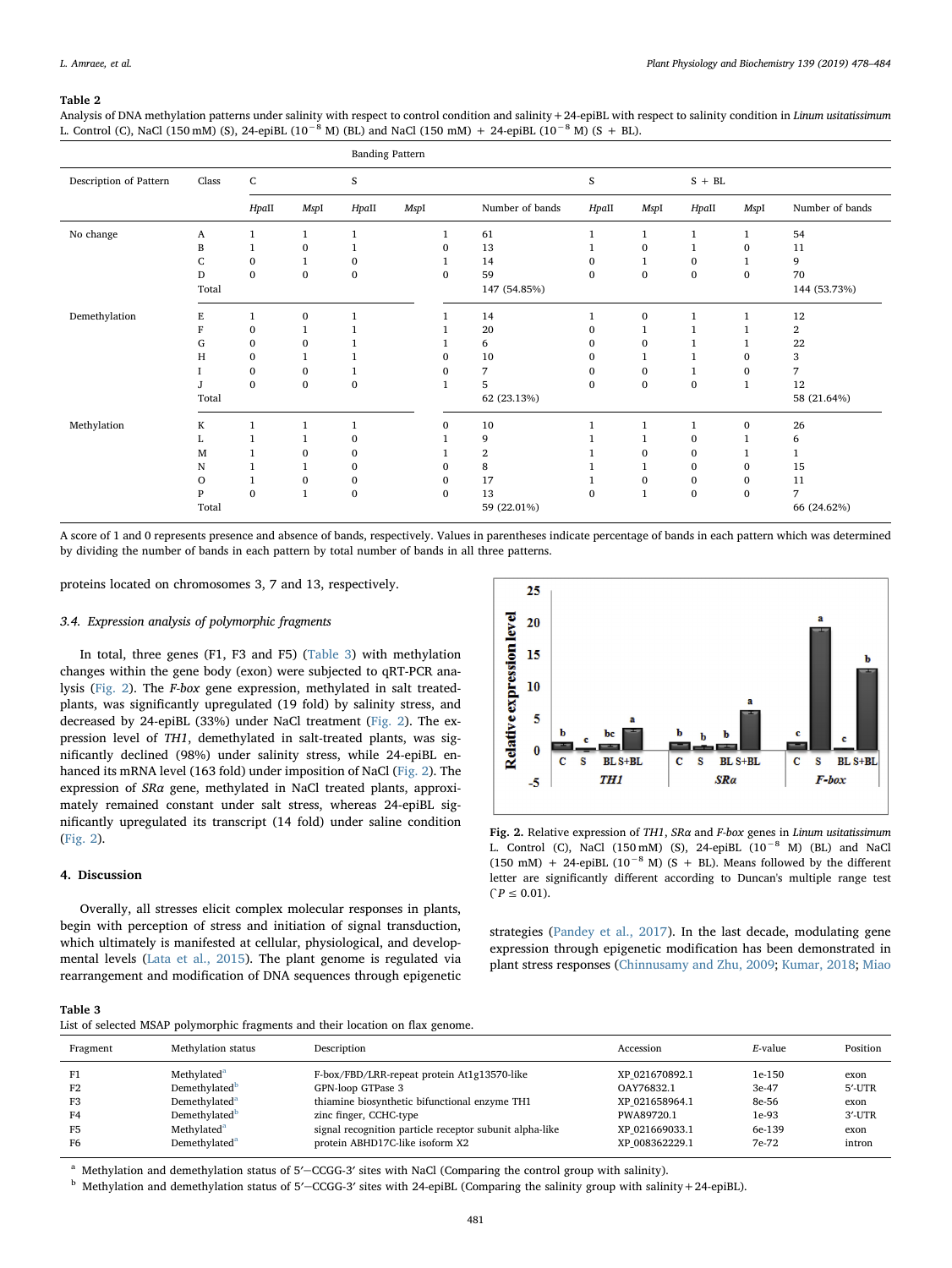[et al., 2018](#page-5-23)). Several environmental stimuli are known to alter cytosine methylation patterns throughout the genome at specific loci for stress adaptation through regulation of gene expression [\(Karan et al., 2012](#page-5-1); [Shan et al., 2013\)](#page-5-4). In this regard, phytohormones such as BRs, as plant growth regulators, are involved in varieties of biological processes as center of stress signaling pathways [\(Tiwari et al., 2017\)](#page-5-12).

In the present study, the MSAP technique was applied to assess the extent and pattern of DNA methylation in response to salt stress. Moreover, the temporal changes in methylation status of 5′-CCGG-3′ tetranucleotide were analyzed in response to 24-epiBL seed priming under salinity stress. Six genes with cytosine methylation alteration pattern were detected under either salinity or 24-epiBL treatments ([Table 3\)](#page-3-1). The F2 and F4 fragments, representing 24-epiBL demethylation, were found to be homologous with sequences of GPN-loop GTPase 3 and zinc finger (CCHC-type proteins), respectively. The four remaining fragments (F1, F3, F5 and F6), representing salt de/methylation, showed high homology with sequences of F-box/FBD/LRR-repeat protein At1g13570-like (F-box), thiamine biosynthetic bi-functional enzyme (TH1), signal recognition particle receptor subunit alphalike ( $S$ R $\alpha$ ) and protein ABHD17C-like isoform X2 proteins, respectively ([Table 3\)](#page-3-1). These genes are involved in different biological processes and molecular functions such as vitamin B1 biosynthesis, protein targeting and localization, post-translational modification and gene regulation. In this study, the altered DNA methylation pattern in various genes provided clear evidences that epigenetics might play an important role in plant adaptation to adverse environment.

GPN-loop GTPase (GPN), a conserved subfamily of GTPases, has recently been described in archaea and eukaryotes. The GPN functions in a wide-range of cellular processes in the cell such as sister chromatid cohesion, DNA replication, double-strand DNA repair and transcriptional regulation [\(Hinds, 2011;](#page-5-24) [Alonso et al., 2013](#page-5-25)). Zinc fingers (ZFs) such as CCHC-type ZFs are among the most structurally diverse protein domains in eukaryotes. They are frequently found in transcription factors and DNA repair enzymes, mediating DNA–protein and protein–protein binding to facilitate multitude biological processes ([Hartwig, 2001\)](#page-5-26). The ZFs function is affected by post-translational modifications including phosphorylation, acetylation, methylation or nitrosylation [\(Kluska et al., 2018\)](#page-5-27). Considering these data, it is proposed that 24-epiBL can participate in regulation of a wide-range of cellular and biological processes in response to salt stress by epigenetic modification.

The S-acylation plays critical roles in cellular physiology such as signaling across membranes and regulating ion, hormone and metabolite transport through membranes [\(Hemsley, 2017](#page-5-28)). S-acylation of Ras regulates trafficking between the golgi apparatus and the plasma membrane [\(Lin and Conibear, 2015\)](#page-5-29). The novel proteins deacylase a/bhydrolase domain-containing protein 17 members A, B, and C (ABHD17A-C) deacylate N-Ras proteins and promote its re-localization to internal membranes ([Lin and Conibear, 2015](#page-5-29); [Beck et al., 2017](#page-5-30); Zaballa [and van der Goot, 2018](#page-6-5)).

Three homologues MSAP loci were selected to study the transcriptional changes: F-box, TH1 and SRα genes. The F-box genes form one of the largest multigene super families which highly widespread in plants and generally identified as SCF components. However, some F-box proteins function in non-SCF complexes as well, or possess enzyme activity ([Kuroda et al., 2002;](#page-5-31) [Stefanowicz et al., 2015\)](#page-5-32). F-box proteins can recognize a wide array of substrates and regulate many important biological processes such as hormonal responses, lateral root formation, branching, senescence, light signaling, circadian clock regulation, floral development, self-incompatibility, and responses to abiotic and biotic stresses ([Jia et al., 2017\)](#page-5-33). In our investigation, the expression of F-box gene was significantly increased in response to salt stress while 24 epiBL decreased its expression under salinity compared to NaCl-treated plants [\(Fig. 2](#page-3-2)). [Jia et al. \(2017\)](#page-5-33) reported a total of 51 GmFBXs genes in soybean which were differentially expressed in response to salt stress according to the RNA-seq data ([Jia et al., 2017\)](#page-5-33). Moreover, an F-box

protein called TaFBA1 has recently been identified in wheat which is upregulated upon water and salt stresses as well as ABA treatment ([Zhou et al., 2014](#page-6-6)).

Thiamine, also known as vitamin B1, is required for key metabolic processes, for example carbohydrate catabolism, NADPH and ATP synthesis and in the formation of nucleic acids in cellular organisms. However, thiamine is prone to destruction under stress conditions. The thiazole and pyrimidine moieties are joined together by the bi-functional enzyme (TH1) with both HMP-P kinase and TMP synthase activities to form thiamine monophosphate (TMP). Then, thiamine monophosphate phosphatase (TH2) dephosphorylates TMP to form thiamine [\(Rapala-Kozik et al., 2012](#page-5-34); [Kamarudin et al., 2017\)](#page-5-35). In this study, the expression of TH1 was declined under salinity conditions and 24-epiBL induced its transcripts compared to NaCl-treated plants ([Fig. 2](#page-3-2)). [Rapala-Kozik et al. \(2012\)](#page-5-34) showed higher expression of thiamine biosynthesis genes, such as TH1 during early response of Arabidopsis seedlings to oxidative, salt and osmotic stresses. Interestingly, decline in gene expression was reported under salt stress over a longer time which suggests generation of new stimuli and adaptation processes ([Rapala-Kozik et al., 2012\)](#page-5-34).

All living organisms and eukaryotic organelles like chloroplasts possess protein targeting. The SR, a heterodimeric membrane protein, consists of a 70 kD peripheral membrane protein (SR $\alpha$ ) and 30 kDa integral membrane protein (SRβ) ([Jadhav et al., 2015\)](#page-5-36). In response to salt stress, no significant change was observed in the expression of SRα gene, while 24-epiBL upregulated its transcript upon salinity condition in comparison to NaCl-treated plants [\(Fig. 2](#page-3-2)). It might be concluded that 24-epiBL seed priming had a positive impact on targeting and insertion of membrane proteins in flax under salinity.

In our analysis, the  $F$ -box and  $S R a$  genes were found to be methylated and the TH1 gene was demethylated in gene body regions under NaCl exposure. The high induction was observed for F-box mRNA level in response to NaCl imposition while, the level of TH1 transcript was reduced upon salt stress. Moreover, despite to the belief that DNA methylation is associated with inhibition of transcription, weak relationship has been reported between the hypermethylation status and transcript level ([Vaillant et al., 2006\)](#page-6-7). Similar to our data, gene expression level was inversely associated with cytosine methylation in rice under saline condition [\(Karan et al., 2012](#page-5-1)). [Shukla et al. \(2011\)](#page-5-37) demonstrated a possible mechanistic link between methylation in gene body region, especially in the intronic elements, and alternative premRNA splicing. The DNA methylation of coding regions (Body methylation) has been found to be conserved across eukaryotes with functionality of aberrant expression prevention from intragenic promoters or enhancement of the accuracy of splicing. Body methylation may even be important than unmethylation ([Takuno and Gaut, 2011](#page-5-38)). Bisulfite sequencing and qRT-PCR results, obtained by [Kumar et al. \(2016\)](#page-5-39) also revealed correlation between gene body methylation and gene expression. Moreover, [Shan et al. \(2013\)](#page-5-4) showed elevation in transposon gene expression level after the occurrence of demethylation in Zea mays plants in response to cold stress.

Our results suggest that epigenetic changes in the flax genome may be considered as alternative regulatory mechanism to sense and respond to salt stress through modification of responsive genes. The epigenetic alterations might cause restricted functionality during exposure to adverse conditions and consequently lead to abnormal phenotype ([Pandey et al., 2017](#page-5-7)). In addition, MSAP analysis detected a few changes in methylation in presence to 24-epiBL. A few changes in DNA methylation has also been reported under 0.5 μmol/L Homobrassinolide (HBL) application based on MSRF analysis ([Temel and](#page-5-40) [Gozukirmizi, 2012\)](#page-5-40). Increased tolerance to diverse abiotic stresses has been shown under exposing plants to BR during early seedling development too [\(Kagale et al., 2007\)](#page-5-41). The BES1 and BZR1, as the major BRrelated transcription factors, are known in repression of BR biosynthetic genes, light signaling components and chloroplast development-related genes by epigenetic reprogramming of gene expression through DNA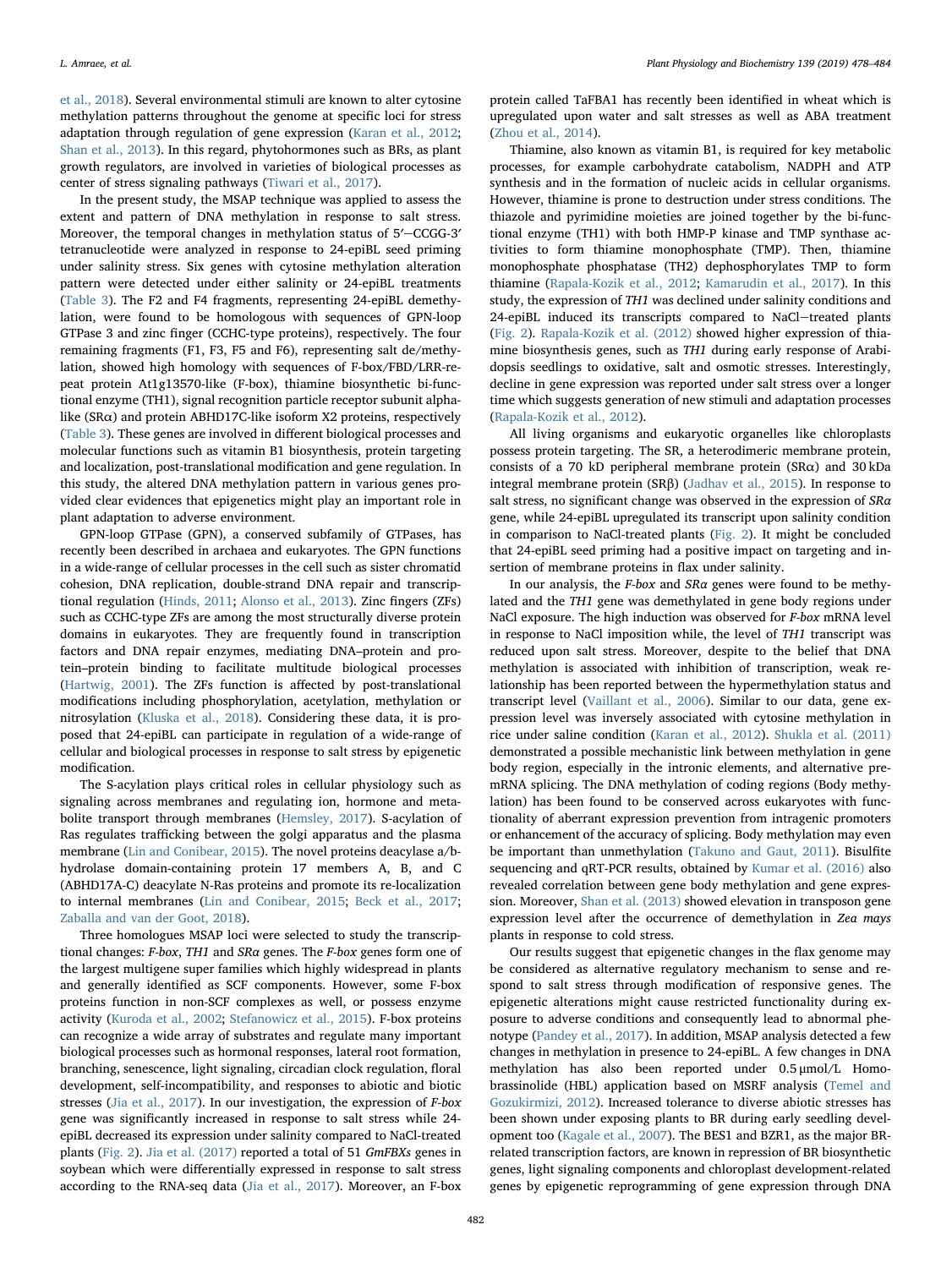methylation, histone modification and chromatin remodelling ([Jaenisch and Bird, 2003;](#page-5-42) [Ryu et al., 2014](#page-5-43)).

# 5. Conclusion

To our best of knowledge, this is the first report on the effects of 24 epiBL on DNA methylation in flax upon salinity exposure. Analysis of the methylation changes demonstrated that 24-epiBL slightly reduced demethylation and induced methylation under saline condition. Moreover, expression of selected gene body de/methylated genes showed alteration under different treatments. Thus, our results demonstrate that epigenetic modification through cytosine methylation, especially in gene body region, might be an important regulatory mechanism in flax plants under salinity stress. Based on the findings of this study, 24-epiBL seed priming could play critical role in flax adaptation against salinity stress via epigenetic modification and alteration of gene expression. However, a much more extensive analyses will be required to confirm this.

#### Author contribution statement

FR designed and conducted the research; LA performed the research and analyzed the data; LA and FR wrote the paper; BAM helped in data analysis. All authors have read and approved the final manuscript.

#### Funding information

This work has been funded by Iranian Ministry of Sciences.

# Acknowledgements

The authors thank the authorities of Biotechnology Institute of Urmia University for providing the necessary help and laboratory facilities.

# Appendix A. Supplementary data

Supplementary data to this article can be found online at [https://](https://doi.org/10.1016/j.plaphy.2019.04.010) [doi.org/10.1016/j.plaphy.2019.04.010](https://doi.org/10.1016/j.plaphy.2019.04.010).

#### References

- <span id="page-5-10"></span>[Ahmad, P., Abdel Latef, A.A., Hashem, A., Abd\\_Allah, E.F., Gucel, S., Tran, L.S.P., 2016.](http://refhub.elsevier.com/S0981-9428(19)30144-5/sref1) [Nitric oxide mitigates salt stress by regulating levels of osmolytes and antioxidant](http://refhub.elsevier.com/S0981-9428(19)30144-5/sref1) [enzymes in chickpea. Front. Plant Sci. 7, 347.](http://refhub.elsevier.com/S0981-9428(19)30144-5/sref1)
- <span id="page-5-25"></span>[Alonso, B., Beraud, C., Meguellati, S., Chen, S.W., Pellequer, J.L., Armengaud, J., Godon,](http://refhub.elsevier.com/S0981-9428(19)30144-5/sref2) [C., 2013. Eukaryotic GPN-loop GTPases paralogs use a dimeric assembly reminiscent](http://refhub.elsevier.com/S0981-9428(19)30144-5/sref2) [of archeal GPN. Cell Cycle 12, 463](http://refhub.elsevier.com/S0981-9428(19)30144-5/sref2)–472.
- <span id="page-5-17"></span>[Baurens, F.C., Causse, S., Legavre, T., 2008. Methylation-sensitive ampli](http://refhub.elsevier.com/S0981-9428(19)30144-5/sref3)fication poly[morphism \(MSAP\) protocol to assess CpG and CpNpG methylation in the banana](http://refhub.elsevier.com/S0981-9428(19)30144-5/sref3) [genome. Fruits 63, 117](http://refhub.elsevier.com/S0981-9428(19)30144-5/sref3)–123.
- <span id="page-5-30"></span>[Beck, M.W., Kathayat, R.S., Cham, C.M., Chang, E.B., Dickinson, B.C., 2017. Michael](http://refhub.elsevier.com/S0981-9428(19)30144-5/sref4) addition-based probes for ratiometric fl[uorescence imaging of protein S-depalmi](http://refhub.elsevier.com/S0981-9428(19)30144-5/sref4)[toylases in live cells and tissues. Chem. Sci. 8, 7588](http://refhub.elsevier.com/S0981-9428(19)30144-5/sref4)–7592.
- <span id="page-5-21"></span>[Chinnusamy, V., Zhu, J.K., 2009. Epigenetic regulation of stress responses in plants. Curr.](http://refhub.elsevier.com/S0981-9428(19)30144-5/sref5) [Opin. Plant Biol. 12, 133](http://refhub.elsevier.com/S0981-9428(19)30144-5/sref5)–139.
- <span id="page-5-6"></span>[Chung, Y., Kwon, S.I., Choe, S., 2014. Antagonistic regulation of Arabidopsis growth by](http://refhub.elsevier.com/S0981-9428(19)30144-5/sref6) [brassinosteroids and abiotic stresses. Mol. Cell. 37, 795](http://refhub.elsevier.com/S0981-9428(19)30144-5/sref6).
- <span id="page-5-16"></span>[Derevyanchuk, M.V., Grabelnyh, O.I., Litvinovskaya, R.P., Voinikov, V.K., Sauchuk, A.L.,](http://refhub.elsevier.com/S0981-9428(19)30144-5/sref7) Khripach, V.A., Kravets, V.S., 2014. Infl[uence of brassinosteroids on plant cell al](http://refhub.elsevier.com/S0981-9428(19)30144-5/sref7)[ternative respiration pathway and antioxidant systems activity under abiotic stress](http://refhub.elsevier.com/S0981-9428(19)30144-5/sref7) [conditions. Biopolym. Cell 30, 436](http://refhub.elsevier.com/S0981-9428(19)30144-5/sref7)–442.
- <span id="page-5-8"></span>[El-Bassiouny, H., Sadak, M.S., 2015. Impact of foliar application of ascorbic acid and](http://refhub.elsevier.com/S0981-9428(19)30144-5/sref8) α[tocopherol on antioxidant activity and some biochemical aspects of](http://refhub.elsevier.com/S0981-9428(19)30144-5/sref8) flax cultivars [under salinity stress. Acta Biol. Colomb. 20, 209](http://refhub.elsevier.com/S0981-9428(19)30144-5/sref8)–222.
- <span id="page-5-13"></span>[El-Mashad, A.A.A., Mohamed, H.I., 2012. Brassinolide alleviates salt stress and increases](http://refhub.elsevier.com/S0981-9428(19)30144-5/sref9) [antioxidant activity of cowpea plants \(](http://refhub.elsevier.com/S0981-9428(19)30144-5/sref9)Vigna sinensis). Protoplasma 249, 625–635.
- <span id="page-5-3"></span>Fulneček, J., Kovař[ík, A., 2014. How to interpret methylation sensitive ampli](http://refhub.elsevier.com/S0981-9428(19)30144-5/sref10)fied poly[morphism \(MSAP\) pro](http://refhub.elsevier.com/S0981-9428(19)30144-5/sref10)files? BMC Genet. 15, 2.
- <span id="page-5-19"></span>[Gambino, G., Perrone, I., Gribaudo, I., 2008. A rapid and e](http://refhub.elsevier.com/S0981-9428(19)30144-5/sref11)ffective method for RNA extraction from diff[erent tissues of grapevine and other woody plants. Phytochem.](http://refhub.elsevier.com/S0981-9428(19)30144-5/sref11) [Anal. 19, 520](http://refhub.elsevier.com/S0981-9428(19)30144-5/sref11)–525.

<span id="page-5-14"></span>[Ghoreishi, M., Rahmani, F., Mandoulakani, B.A., Gorttapeh, A.H., 2017. Impact of variety](http://refhub.elsevier.com/S0981-9428(19)30144-5/sref12)

[on resistance to cold stress at physiological levels in](http://refhub.elsevier.com/S0981-9428(19)30144-5/sref12) 'Linum usitatissimum'. Plant Omics [10, 269](http://refhub.elsevier.com/S0981-9428(19)30144-5/sref12).

- <span id="page-5-26"></span>Hartwig, A., 2001. Zinc fi[nger proteins as potential targets for toxic metal ions: di](http://refhub.elsevier.com/S0981-9428(19)30144-5/sref13)fferential eff[ects on structure and function. Antioxidants Redox Signal. 3, 625](http://refhub.elsevier.com/S0981-9428(19)30144-5/sref13)–634.
- <span id="page-5-0"></span>[Hashemi, S.H., Nematzadeh, G., Askari, H., Ghasemi, Y., 2012. Pattern of DNA cytosine](http://refhub.elsevier.com/S0981-9428(19)30144-5/sref14) methylation in Aeluropus littoralis [during temperature stress. J. Plant Mol. Breed. 1,](http://refhub.elsevier.com/S0981-9428(19)30144-5/sref14) 16–[24](http://refhub.elsevier.com/S0981-9428(19)30144-5/sref14).
- <span id="page-5-28"></span>Hemsley, [P.A., 2017. An outlook on protein S-acylation in plants: what are the next steps?](http://refhub.elsevier.com/S0981-9428(19)30144-5/sref15) [J. Exp. Bot. 68, 3155](http://refhub.elsevier.com/S0981-9428(19)30144-5/sref15)–3164.
- <span id="page-5-24"></span>[Hinds, P.W., 2011. Unbearable stress: collapse of the SSeCKS/AKAP12 sca](http://refhub.elsevier.com/S0981-9428(19)30144-5/sref16)ffold leads to [senescence and transformation. Cell Cycle 10 2836-2835](http://refhub.elsevier.com/S0981-9428(19)30144-5/sref16)
- <span id="page-5-11"></span>[Hu, Y., Xia, S., Su, Y., Wang, H., Luo, W., Su, S., Xiao, L., 2016. Brassinolide increases](http://refhub.elsevier.com/S0981-9428(19)30144-5/sref17) [potato root growth in vitro in a dose-dependent way and alleviates salinity stress.](http://refhub.elsevier.com/S0981-9428(19)30144-5/sref17) [BioMed Res. Int. 3, 1](http://refhub.elsevier.com/S0981-9428(19)30144-5/sref17)–11.
- <span id="page-5-36"></span>[Jadhav, B., McKenna, M., Johnson, N., High, S., Sinning, I., Pool, M.R., 2015. Mammalian](http://refhub.elsevier.com/S0981-9428(19)30144-5/sref18) [SRP receptor switches the Sec61 translocase from Sec62 to SRP-dependent translo](http://refhub.elsevier.com/S0981-9428(19)30144-5/sref18)[cation. Nat. Commun. 6, 10133.](http://refhub.elsevier.com/S0981-9428(19)30144-5/sref18)
- <span id="page-5-42"></span>[Jaenisch, R., Bird, A., 2003. Epigenetic regulation of gene expression: how the genome](http://refhub.elsevier.com/S0981-9428(19)30144-5/sref19) [integrates intrinsic and environmental signals. Nat. Genet. 33, 245.](http://refhub.elsevier.com/S0981-9428(19)30144-5/sref19)
- <span id="page-5-33"></span>[Jia, Q., Xiao, Z.X., Wong, F.L., Sun, S., Liang, K.J., Lam, H.M., 2017. Genome-wide](http://refhub.elsevier.com/S0981-9428(19)30144-5/sref21) [analyses of the soybean F-box gene family in response to salt stress. Int. J. Mol. Sci.](http://refhub.elsevier.com/S0981-9428(19)30144-5/sref21) [18, 818](http://refhub.elsevier.com/S0981-9428(19)30144-5/sref21).
- <span id="page-5-41"></span>[Kagale, S., Divi, U.K., Krochko, J.E., Keller, W.A., Krishna, P., 2007. Brassinosteroid](http://refhub.elsevier.com/S0981-9428(19)30144-5/sref22) [confers tolerance in Arabidopsis thaliana and Brassica napus to a range of abiotic](http://refhub.elsevier.com/S0981-9428(19)30144-5/sref22) [stresses. Planta 225, 353](http://refhub.elsevier.com/S0981-9428(19)30144-5/sref22)–364.
- <span id="page-5-35"></span>[Kamarudin, A.N., Lai, K.S., Lamasudin, D.U., Idris, A.S., Yusof, B., Zetty, N., 2017.](http://refhub.elsevier.com/S0981-9428(19)30144-5/sref23) [Enhancement of thiamine biosynthesis in oil palm seedlings by colonization of en](http://refhub.elsevier.com/S0981-9428(19)30144-5/sref23)[dophytic fungus Hendersonia toruloidea. Front. Plant Sci. 8, 1799.](http://refhub.elsevier.com/S0981-9428(19)30144-5/sref23)
- <span id="page-5-1"></span>[Karan, R., DeLeon, T., Biradar, H., Subudhi, P.K., 2012. Salt stress induced variation in](http://refhub.elsevier.com/S0981-9428(19)30144-5/sref24) DNA methylation pattern and its infl[uence on gene expression in contrasting rice](http://refhub.elsevier.com/S0981-9428(19)30144-5/sref24) [genotypes. PLoS One 7, e40203.](http://refhub.elsevier.com/S0981-9428(19)30144-5/sref24)
- <span id="page-5-27"></span>Kluska, K., Adamczyk, J., Kręż[el, A., 2018. Metal binding properties, stability and re](http://refhub.elsevier.com/S0981-9428(19)30144-5/sref25)activity of zinc fi[ngers. Coord. Chem. Rev. 367, 18](http://refhub.elsevier.com/S0981-9428(19)30144-5/sref25)–64.
- <span id="page-5-39"></span>[Kumar, G., Rattan, U.K., Singh, A.K., 2016. Chilling-mediated DNA methylation changes](http://refhub.elsevier.com/S0981-9428(19)30144-5/sref26) [during dormancy and its release reveal the importance of epigenetic regulation](http://refhub.elsevier.com/S0981-9428(19)30144-5/sref26) [during winter dormancy in apple \(](http://refhub.elsevier.com/S0981-9428(19)30144-5/sref26)Malus x domestica Borkh. PLoS One 11, e0149934.
- <span id="page-5-22"></span>[Kumar, S., 2018. Epigenetic memory of stress responses in plants. J. Phytochem. Biochem.](http://refhub.elsevier.com/S0981-9428(19)30144-5/sref27) [2 e102](http://refhub.elsevier.com/S0981-9428(19)30144-5/sref27).
- <span id="page-5-31"></span>[Kuroda, H., Takahashi, N., Shimada, H., Seki, M., Shinozaki, K., Matsui, M., 2002.](http://refhub.elsevier.com/S0981-9428(19)30144-5/sref28) Classifi[cation and expression analysis of Arabidopsis F-box-containing protein genes.](http://refhub.elsevier.com/S0981-9428(19)30144-5/sref28) [Plant Cell Physiol. 43, 1073](http://refhub.elsevier.com/S0981-9428(19)30144-5/sref28)–1085.
- <span id="page-5-20"></span>[Lata, C., Muthamilarasan, M., Prasad, M., 2015. Drought stress responses and signal](http://refhub.elsevier.com/S0981-9428(19)30144-5/sref29) [transduction in plants. In: Pandey, G.K. \(Ed.\), Elucidation of Abiotic Stress Signaling](http://refhub.elsevier.com/S0981-9428(19)30144-5/sref29) [in Plants. Springer, New York, NY, pp. 195](http://refhub.elsevier.com/S0981-9428(19)30144-5/sref29)–225.
- <span id="page-5-29"></span>[Lin, D.T.S., Conibear, E., 2015. ABHD17 proteins are novel protein depalmitoylases that](http://refhub.elsevier.com/S0981-9428(19)30144-5/sref30) [regulate N-Ras palmitate turnover and subcellular localization. Elife 4, e11306](http://refhub.elsevier.com/S0981-9428(19)30144-5/sref30).
- <span id="page-5-23"></span>[Miao, R., Wang, M., Yuan, W., Ren, Y., Li, Y., Zhang, N., Zhang, J., Kronzucker, H.J., Xu,](http://refhub.elsevier.com/S0981-9428(19)30144-5/sref31) [W., 2018. Comparative analysis of Arabidopsis ecotypes reveals a role for brassi](http://refhub.elsevier.com/S0981-9428(19)30144-5/sref31)[nosteroids in root hydrotropism. Plant Physiol. 176, 2720](http://refhub.elsevier.com/S0981-9428(19)30144-5/sref31)–2736.
- <span id="page-5-18"></span>[Monja-Mio, K.M., Quiroz-Moreno, A., Herrera-Herrera, G., Montero-Muñoz, J.L.,](http://refhub.elsevier.com/S0981-9428(19)30144-5/sref32) [Sánchez-Teyer, F., Robert, M.L., 2018. Analysis of two clonal lines \(embryogenic and](http://refhub.elsevier.com/S0981-9428(19)30144-5/sref32) non-embryogenic) of Agave fourcroydes [using AFLP and MSAP. Am. J. Plant Sci. 9,](http://refhub.elsevier.com/S0981-9428(19)30144-5/sref32) [745](http://refhub.elsevier.com/S0981-9428(19)30144-5/sref32).
- <span id="page-5-7"></span>[Pandey, G., Yadav, C.B., Sahu, P.P., Muthamilarasan, M., Prasad, M., 2017. Salinity in](http://refhub.elsevier.com/S0981-9428(19)30144-5/sref33)duced diff[erential methylation patterns in contrasting cultivars of foxtail millet](http://refhub.elsevier.com/S0981-9428(19)30144-5/sref33) (Setaria italica L.). [Plant Cell Rep. 36, 759](http://refhub.elsevier.com/S0981-9428(19)30144-5/sref33)–772.
- <span id="page-5-34"></span>[Rapala-Kozik, M., Wolak, N., Kujda, M., Banas, A.K., 2012. The upregulation of thiamine](http://refhub.elsevier.com/S0981-9428(19)30144-5/sref34) [\(vitamin B 1\) biosynthesis in Arabidopsis thaliana seedlings under salt and osmotic](http://refhub.elsevier.com/S0981-9428(19)30144-5/sref34) [stress conditions is mediated by abscisic acid at the early stages of this stress re](http://refhub.elsevier.com/S0981-9428(19)30144-5/sref34)[sponse. BMC Plant Biol. 12, 2](http://refhub.elsevier.com/S0981-9428(19)30144-5/sref34).
- <span id="page-5-5"></span>[Rattan, A., Kapoor, N., Bhardwaj, R., 2012. Role of brassinosteroids in osmolytes accu](http://refhub.elsevier.com/S0981-9428(19)30144-5/sref35)[mulation under salinity stress in Zea mays plants. Int. J. Sci. Res. 3, 1822](http://refhub.elsevier.com/S0981-9428(19)30144-5/sref35)–1827.
- <span id="page-5-43"></span>[Ryu, H., Cho, H., Bae, W., Hwang, I., 2014. Control of early seedling development by](http://refhub.elsevier.com/S0981-9428(19)30144-5/sref36) [BES1/TPL/HDA19-mediated epigenetic regulation of ABI3. Nat. Commun. 5, 4138.](http://refhub.elsevier.com/S0981-9428(19)30144-5/sref36)
- <span id="page-5-9"></span>Sh, S.M., 2014. Role of ascorbic acid and α [tocopherol in alleviating salinity stress on](http://refhub.elsevier.com/S0981-9428(19)30144-5/sref37) flax plant (Linum usitatissimum [L.\). J. Stress Physiol. Biochem. 10, 93](http://refhub.elsevier.com/S0981-9428(19)30144-5/sref37)–111.
- <span id="page-5-4"></span>[Shan, X., Wang, X., Yang, G., Wu, Y., Su, S., Li, S., Liu, H., Yuan, Y., 2013. Analysis of the](http://refhub.elsevier.com/S0981-9428(19)30144-5/sref38) DNA methylation of maize (Zea mays [L.\) in response to cold stress based on methy](http://refhub.elsevier.com/S0981-9428(19)30144-5/sref38)lation-sensitive amplifi[ed polymorphisms. J. Plant Biol. 56, 32](http://refhub.elsevier.com/S0981-9428(19)30144-5/sref38)–38.
- <span id="page-5-15"></span>[Sharma, I., Ching, E., Saini, S., Bhardwaj, R., Pati, P.K., 2013. Exogenous application of](http://refhub.elsevier.com/S0981-9428(19)30144-5/sref39) brassinosteroid off[ers tolerance to salinity by altering stress responses in rice variety](http://refhub.elsevier.com/S0981-9428(19)30144-5/sref39) [Pusa Basmati-1. Plant Physiol. Biochem. 69, 17](http://refhub.elsevier.com/S0981-9428(19)30144-5/sref39)–26.
- <span id="page-5-37"></span>[Shukla, S., Kavak, E., Gregory, M., Imashimizu, M., Shutinoski, B., Kashlev, M.,](http://refhub.elsevier.com/S0981-9428(19)30144-5/sref40) Oberdoerffer, P., Sandberg, R., Oberdoerff[er, S., 2011. CTCF-promoted RNA poly](http://refhub.elsevier.com/S0981-9428(19)30144-5/sref40)[merase II pausing links DNA methylation to splicing. Nature 479, 74.](http://refhub.elsevier.com/S0981-9428(19)30144-5/sref40)
- <span id="page-5-32"></span>[Stefanowicz, K., Lannoo, N., Van Damme, E.J., 2015. Plant F-box proteins](http://refhub.elsevier.com/S0981-9428(19)30144-5/sref41)–judges be[tween life and death. Crit. Rev. Plant Sci. 34, 523](http://refhub.elsevier.com/S0981-9428(19)30144-5/sref41)–552.
- <span id="page-5-38"></span>[Takuno, S., Gaut, B.S., 2011. Body-methylated genes in Arabidopsis thaliana are func](http://refhub.elsevier.com/S0981-9428(19)30144-5/sref42)[tionally important and evolve slowly. Mol. Biol. Evol. 29, 219](http://refhub.elsevier.com/S0981-9428(19)30144-5/sref42)–227.
- <span id="page-5-2"></span>[Tan, M.P., 2010. Analysis of DNA methylation of maize in response to osmotic and salt](http://refhub.elsevier.com/S0981-9428(19)30144-5/sref43) [stress based on methylation-sensitive ampli](http://refhub.elsevier.com/S0981-9428(19)30144-5/sref43)fied polymorphism. Plant Physiol. [Biochem. 48, 21](http://refhub.elsevier.com/S0981-9428(19)30144-5/sref43)–26.
- <span id="page-5-40"></span>Temel, A., Gozukirmizi, N., 2012. Eff[ects of homobrassinolide in barley callus culture.](http://refhub.elsevier.com/S0981-9428(19)30144-5/sref44) [Plant Soil Environ. 58, 441](http://refhub.elsevier.com/S0981-9428(19)30144-5/sref44)–445.
- <span id="page-5-12"></span>[Tiwari, S., Lata, C., Singh Chauhan, P., Prasad, V., Prasad, M., 2017. A functional genomic](http://refhub.elsevier.com/S0981-9428(19)30144-5/sref45) [perspective on drought signalling and its crosstalk with phytohormone-mediated](http://refhub.elsevier.com/S0981-9428(19)30144-5/sref45)